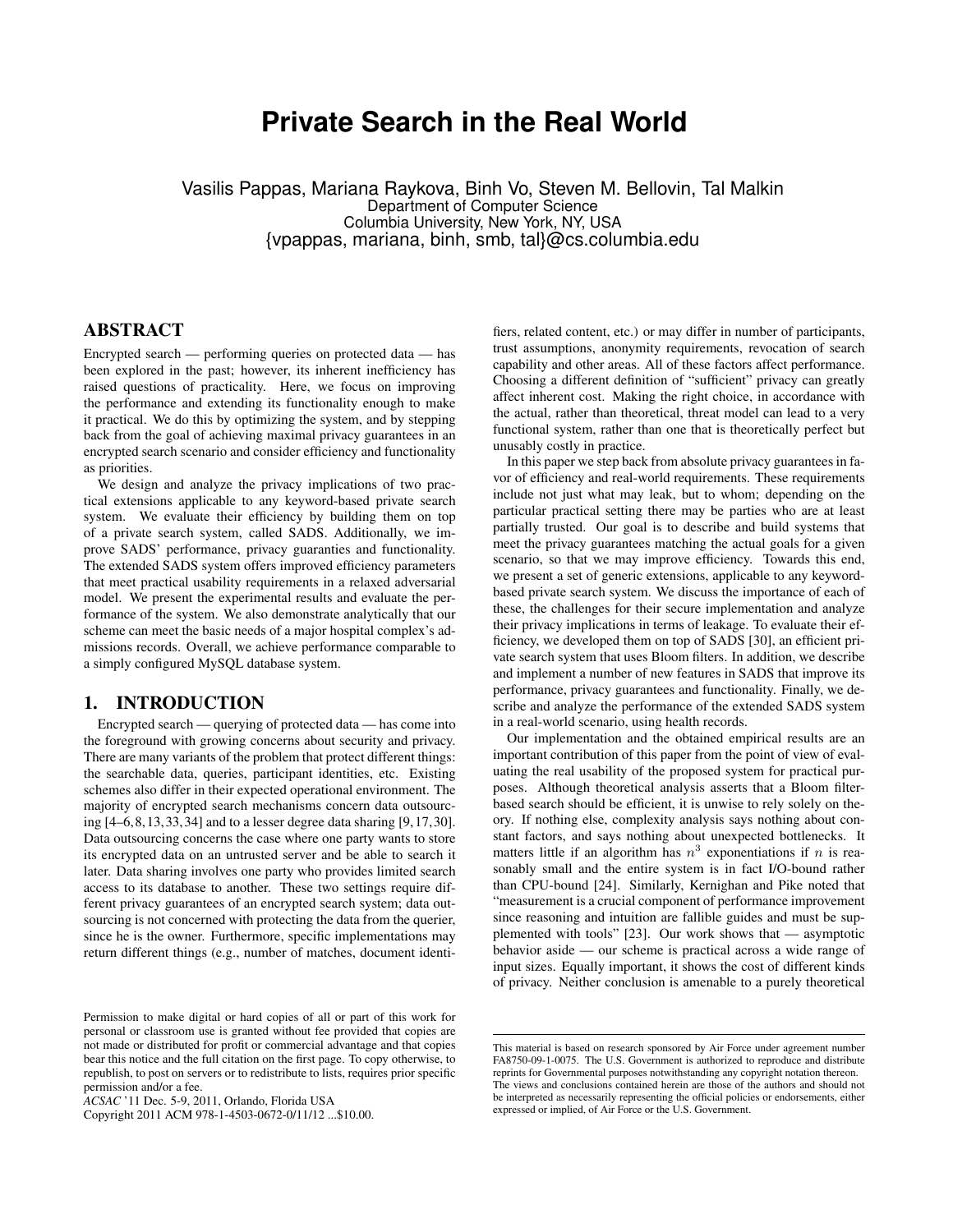analysis.

The contributions of this work are:

- We present two practical extensions, namely Document Retrieval and Range Queries, that can be used on top of any keyword-based private search system.
- We improve an existing private search system (SADS) to provide better privacy, support data updates and become more robust.
- We implement all of the above and provide extensive evaluation results and a case study. Code, datasets and data inputs are available online at [http://nsl.cs.columbia.](http://nsl.cs.columbia.edu/projects/sads/) [edu/projects/sads/](http://nsl.cs.columbia.edu/projects/sads/) for similar systems to compare with.

# 2. BACKGROUND

### 2.1 Secure Anonymous Database Search

The secure anonymous database search (SADS) scheme [\[30\]](#page-9-8) provides the following search capability: it allows a search client (C) with a keyword to identify the documents of a database owner/server (S) containing the keyword without learning anything more or revealing his query. For this purpose the architecture of the system involves two semi-trusted parties: index server (IS) and query router (QR), which facilitate the search. In summary the scheme works as follows: the database owner computes search structures for his database — a Bloom filter (BF) per document built from the encryptions of all words of the document. Each authorized client receives keys that he uses to submit queries and decrypt the results; the QR receives corresponding transformation keys for the queries of that client. To submit a query, C computes an encryption of his query and sends it to QR. QR verifies that the client is authorized, re-encrypts the query with the corresponding transformation key, computes and sends the BF indices obtained from the encryption to IS. IS performs search across the BFs it stores, encrypts the identifiers of the matching documents and sends them to the QR; QR transforms the encryptions and delivers them to the client, who decrypts them to obtain his search results (see Figure [1\)](#page-1-0).

The original implementation of SADS also includes a couple of optimizations/features enabled by the use of BFs. First, storing the BFs in transposed order – called *slicing optimization* – minimizes the number of bits that need to be read during search. That is because only bit slices corresponding to specific indices are read during a query and not all the BFs. This approach has two main benefits. First, it has better cache behavior because it fetches each slice once and uses it for all the result vectors; second, in some cases it avoids reading several slice portions if the corresponding bits of all the result vectors have been zeroed out. In addition, SADS also supports *boolean queries*. One naive way to do this is to search for each term separately and union or intersect the results. However, BFs can more efficiently handle ANDs by combining indices into a superset, and ORs are handled in parallel by the slicing optimization.

# 2.2 Security Definitions and Relaxed Privacy **Settings**

The strongest security definition for a generic encrypted search scheme in the setting of data sharing guarantees that the querier receives only the matching results, while none of the other parties in the protocol learns anything. If we formalize this intuition by applying the standard simulation security notion of Canetti [\[7\]](#page-9-11), what



<span id="page-1-0"></span>Figure 1: SADS overview.

the definition captures is that a protocol is secure if the views of the participants in the real execution (namely their inputs, random inputs, outputs, and messages they receive) are indistinguishable from their views in an ideal execution where all parties send their inputs to a trusted party who computes the results and sends them back to the receivers.

Satisfying this level of privacy inevitably comes at efficiency cost. In many scenarios, weaker privacy guarantees may be sufficient. In particular, to achieve better performance, it is often acceptable to leak some controlled amount of information. The next definition gives the general security notion for encrypted search with certain privacy leakage.

DEFINITION 1. *A protocol* π *is a secure encrypted search protocol with privacy leakage* L *, if for every real world adversary, there exists a simulator such that the view of the adversary in the real world execution, where he interacts with the honest parties, is indistinguishable from his view in an ideal world execution where he interacts with a simulator that takes as input* L *(and simulates the honest parties).*

SADS has the following privacy leakage  $\mathcal L$  with respect to the parties that perform the search (i.e., the IS and the QR if they collude):

• *False Positive Database Leak*: a fraction of records that do not match the search criterion

- *Search Pattern*: the equality pattern of the submitted queries
- *Results' Pattern*: the equality pattern among the results

• *Similarity Database Leak*: search structures leaking information about similarity of data records.

In Section [5.1](#page-4-0) we present a modification to the scheme that removes the last type of leakage that comes just from the search structures on their own.

The above security guarantees apply to the search functionality for exact match queries. The SADS search scheme further supports Boolean queries, which provide privacy guarantees for the non-matching part of the database, i.e., the querier does not learn anything about the non-matching records. With respect to the query privacy from the search party the Boolean queries reveal the matching pattern over the different terms in the search query in addition to the results' pattern. In Section [4](#page-2-0) we introduce a scheme that realizes range query functionality that is based on OR queries and inherits the query leakage from the Boolean queries. The leakage from the OR queries in the context of the range queries means that given a range query the index server will be able to obtain identifiers for each logarithmic-sized sub-range that two records have terms co-occuring in, starting from the unique value and ranging up to the sub-range equal to half the size of the full range. It does not, however, learn what ranges these are, or, their size. The identifiers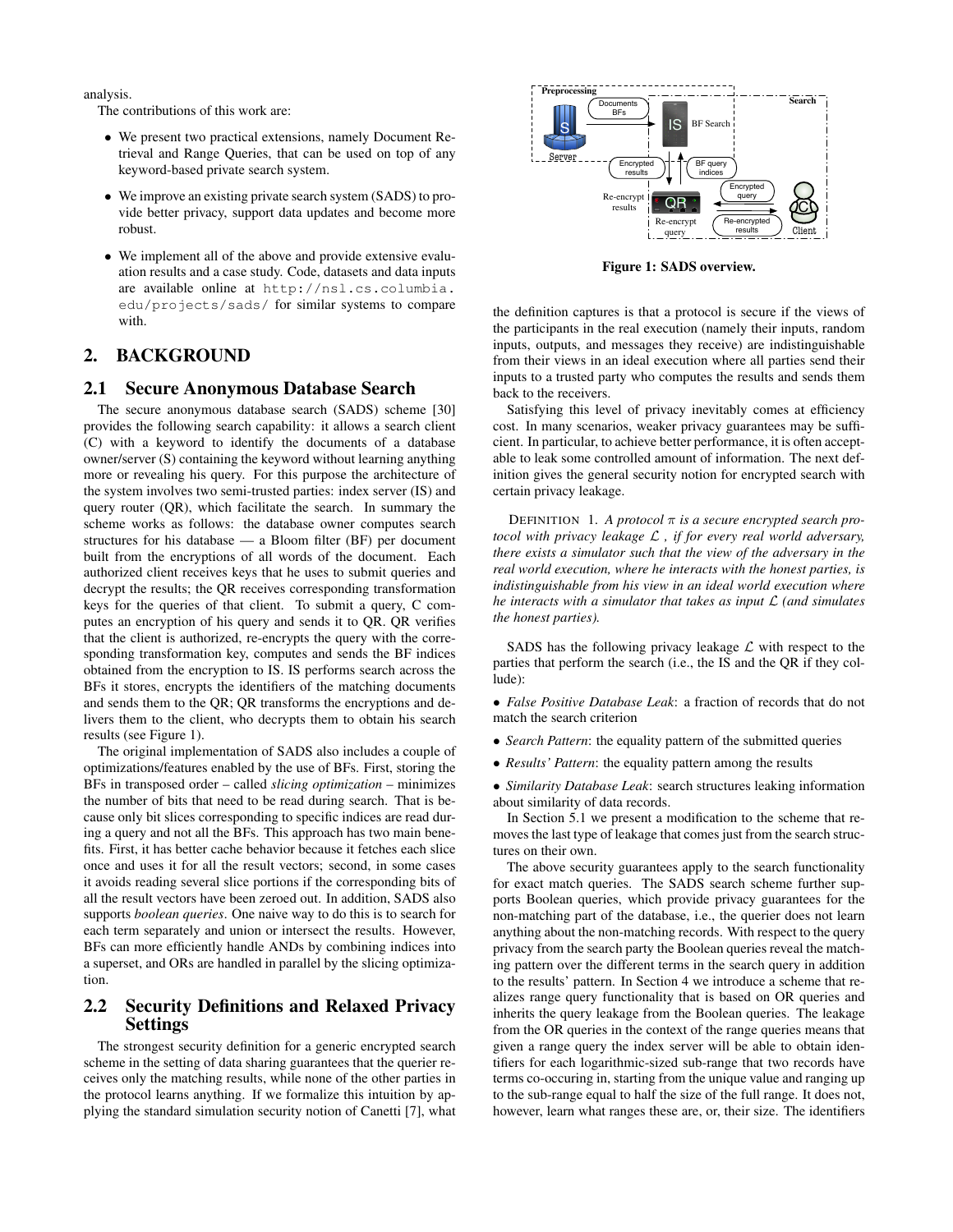

Figure 2: SADS with Document Retrieval.

can only be useful to determine patterns across multiple queries.

# 3. DOCUMENT RETRIEVAL

There exist many systems for searching databases to privately identify items of interest. An extension of obvious use is a system to then retrieve those items privately. One way to do this is with private information retrieval techniques, however these are very expensive, and can be even more expensive when fetching large numbers of records, or records of individually great size. We present a system that is much more efficient, at the cost of requiring a trusted third party, and can be modularly implemented to extend any private search system that returns handles representing matches.

Systems both with and without document retrieval have practical use. For example, a user may simply wish to establish that a server does have documents of interest to him, or may wish to determine how many are of interest, or learn about certain qualities concerning the data held there (subject to the search permissions granted by the server). Furthermore, even in systems that include document retrieval, separating this functionality from query is worthwhile. For example, the server may be running a paid service, and allow the user to operate in an initial stage wherein he determines what he wants, and a bargaining stage wherein they negotiate pricing, before purchasing the actual content.

Document retrieval poses its own challenge, especially when the data is not owned by the party retrieving it. In this scenario, returning additional data is a privacy leak for the data owner; at the same time, revealing the matching documents to the owner is a privacy leak for the retriever. Thus, the strongest security we would want to aim for would require us to touch the contents of the entire database [\[9\]](#page-9-6). This is a prohibitively expensive cost for applications that aim to work in "real time" over a large data set. One way to avoid this cost is to relax our security definition and allow leakage of the retrieval pattern (i.e. whether separate retrieval attempts touched the same documents). In the case of data outsourcing, this amount of privacy leakage easily suffices, since the untrusted server just searches for and returns the encrypted files that he stores to the owner who has the corresponding decryption keys [\[4,](#page-9-0) [8,](#page-9-2) [13\]](#page-9-3). This approach, however, is not applicable to the case of data sharing, where leaking the matching documents to the owner reveals more than the result pattern: he also knows the content of the documents, from which he can infer information about the query.

This problem is similar to that addressed by private information retrieval protocols (PIR) [\[10,](#page-9-12) [16,](#page-9-13) [29\]](#page-9-14), wherein a server holds a set of items from which a user wishes to retrieve one without revealing which item he is requesting. It differs slightly in that we wish to retrieve multiple items (corresponding to the search results). It also differs in that we require that the selected set be certified and that the user does not learn content of documents outside of it. There are

PIR schemes that address this [\[16\]](#page-9-13), but at additional cost. Thus, our problem could be addressed by simply running an appropriate PIR scheme once for each document result. However, PIR is already quite expensive for a single document, and running them multiply would only aggravate this.

We address this by constructing a document retrieval scheme that can be used on top of any other scheme that returns document IDs. Our scheme maintains efficiency by introducing an intermediary party who stores the encrypted files of the database and provides the matching ones to the querying party. This party is given limited trust to perform the search, but he should not be able to decrypt the stored files. In this case we need to provide the querier with the decryption keys for the result documents; these are known to the data owner, who must be able to provide the correct keys obliviously without learning the search results. In Figure [3](#page-3-0) we present a protocol that realizes the document retrieval functionality between a data owner (S) and a client (C) with the help of an intermediary party (P). For the purposed of this protocol we assume that there is a search functionality EncSearch that returns the IDs of the documents matching a query from the client. For a query Q we denote  $EncSearch(Q)$  the returned set of document IDs. The database of the server that is used for the protocol consists of documents  $D_1, \ldots, D_n$ . Our protocol also uses 1-out-of-n oblivious transfer (OT) functionality that allows two parties, one of which has input an array and the other has input an index in the array, to execute a protocol such that the latter party learns the array element at the position of his index and the former learns nothing. There are many existing instantiations of OT protocols, we use the protocol of [\[15\]](#page-9-15), which allows best efficiency. The last tool for our constructions is an encryption scheme with the following property (defined in more detail in [\[30\]](#page-9-8), which also gives an instantiation for such a scheme):

#### <span id="page-2-1"></span>DEFINITION 2 (ENCRYPTION GROUP PROPERTY).

Let  $\Pi$  =  $(GEN, ENC, DEC)$  *be a private key encryption scheme. We say that* Π *has a group property if*  $ENC_{k1}(ENC_{k2}(m)) = ENC_{k1 \cdot k2}(m)$  *holds for any keys* k1, k<sup>2</sup> *and any message* m*.*

Intuitively, the security of this protocol is based on the secrecy of the permutation  $\pi$ , known only to P. Because it is not known to S,  $\tilde{S}$  cannot correlate the keys  $k'_{\pi_i}$  that are requested by C with the original indices of the matching documents. He learns only the search pattern of the querying party. We can take two approaches to mitigate this leakage. The querying party may aggregate requests for decryption keys to the server for the search results of several queries. Another solution is to extend the scheme to include additional keys pertaining to no real documents, which P can add to the sets of requested keys so that  $S$  cannot tell how many of the keys he returns correspond to query results. Step [2](#page-3-1) of the re-encryption can be implemented using protocols for oblivious transfer [\[1,](#page-9-16) [11,](#page-9-17) [27\]](#page-9-18).

# <span id="page-2-0"></span>4. RANGE QUERIES

We now present an extension that enables multi-dimensional range queries using any underlying private search system that, preferably, supports boolean queries in conjunctive normal form over exact string matches. We first describe our system as a general construction then discuss how some of the costs interact with the efficiency tradeoffs inherent in the SADS system due to the use of BFs.

### 4.1 General construction

This generic extension introduces the following additional costs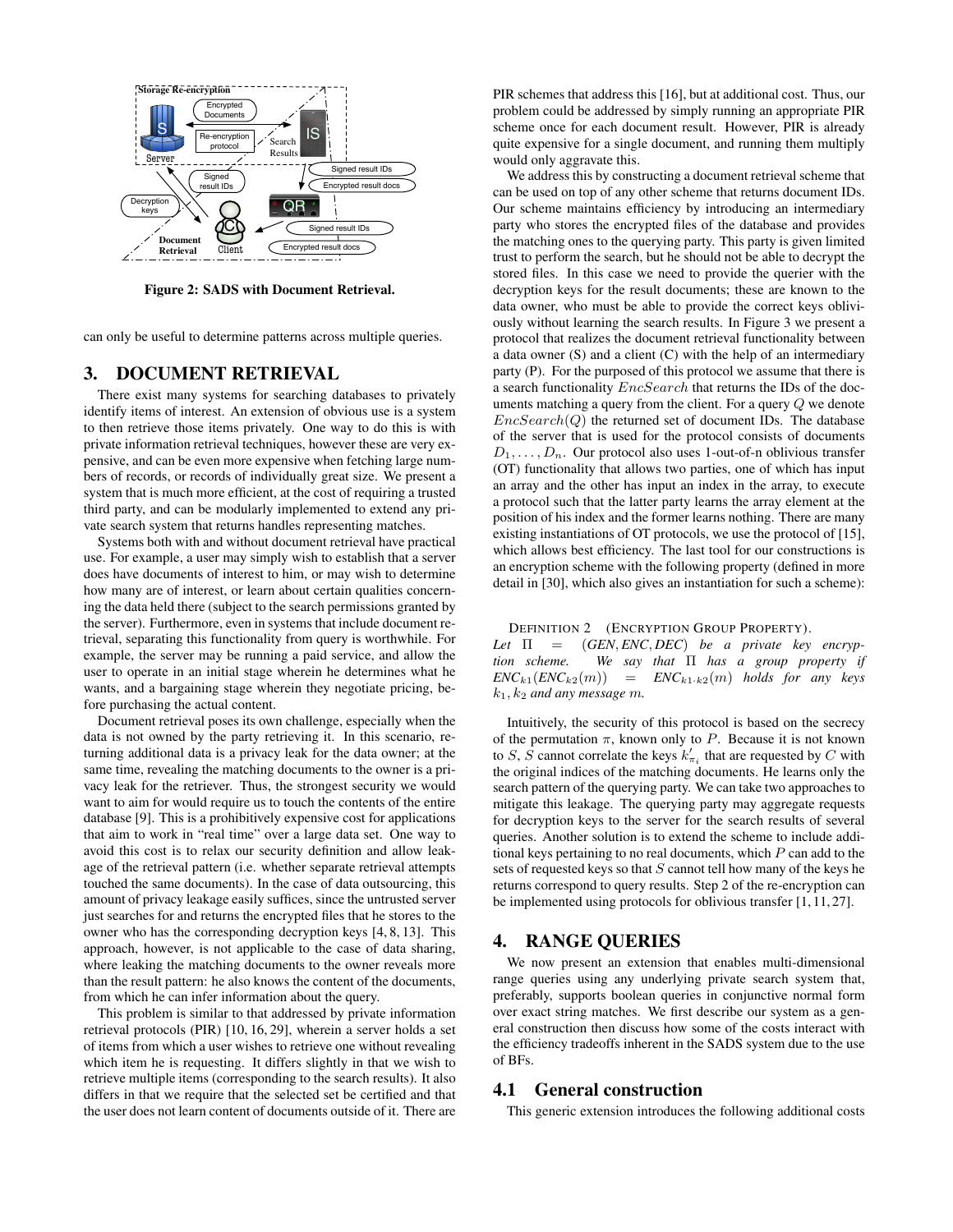#### Storage Reencryption (*preprocessing phase*)

#### *Inputs:*

 $S: D_1, \ldots, D_n$ , keys  $k_1, \ldots, k_n$  and  $k'_1, \ldots, k'_n$ ; P : permutation  $\pi$  of length n;  $S, P: (\overline{GEN}, \overline{ENC}, \overline{DEC})$  satisfying Definition [2](#page-2-1)

#### *Outputs:*

 $S: \bot ; \ \ P : \ \overline{ENC}_{k'_{\pi(i)}}(D_i)$  for  $1 \leq i \leq n$ 

*Protocol:*

- 1. S sends to P  $c_i = ENC_{k_i}(D_i)$  for  $1 \leq i \leq n$ .
- <span id="page-3-1"></span>2. For each  $1 \leq i \leq n$  S and P execute 1-out-of-n OT protocol that allows P to obtain  $k_i'' = k_i^{-1} \cdot k_{\pi(i)}'.$
- 3. For each  $1 \leq i \leq n$  P computes  $ENC_{k''_i}(c_i)$  =  $\overline{ENC}_{k_i^{-1}.k'_{\pi(i)}}(\overline{ENC}_{k_i}(D_i)) = \overline{ENC}_{k'_{\pi(i)}}(D_i).$

### Document Retrieval

#### *Inputs:*

 $S: \text{keys } k'_1, \ldots k'_n;$ 

P : permutation  $\pi$  of len n,  $\overline{ENC}_{k'_{\pi(i)}}(D_i)$ ,  $1 \leq i \leq n$ ;

 $C$ : query Q;

S, P, C : search scheme *EncSearch* that returns IDs of matched documents to  $P, C$ .

#### *Outputs:*

- S : cardinality of the output set  $EncSearch(Q)$ ;
- P : IDs of docs matching query Q from *EncSearch*;
- C : the content of the docs matching Q from *EncSearch*.

#### *Protocol:*

- 1. S, P, C run *EncSearch* for query Q. Let  $i_1, \ldots, i_L$  be the IDs of the matching documents.
- 2. P sends  $Sign(\pi(i_1), \ldots, \pi(i_L))$  to C together with the encrypted documents  $ENC_{k'_{\pi(i_1)}}(D_{i_1}),$  $\ldots, ENC_{k'_{\pi(i_L)}}(D_{i_L}).$
- 3. C sends  $Sign(\pi(i_1), \ldots, \pi(i_L))$  to S.
- 4. S verifies  $Sign(\pi(i_1), \ldots, \pi(i_L))$  and returns  $k'_{\pi(i_1)}, \ldots, k'_{\pi(i_L)}.$
- 5. *C* decrypts  $ENC_{k'_{\pi(i_1)}}(D_{i_1}), \ldots, ENC_{k'_{\pi(i_L)}}(D_{i_L})$  to obtain the result documents.

#### <span id="page-3-0"></span>Figure 3: Protocol for Document Retrieval

over its underlying search system:

• For each inserted point, we will need to insert into the underlying search system  $d \lg r$  terms, where d is the number of dimensions we are supporting and  $r$  is the size of the range of values supported per dimension.

• For each query, we will need to issue a boolean query using up to  $2d \lg(\frac{q}{2})$  query terms to the underlying search system, where q is the size of the range being queried.

• The system presents repeatable unique identifiers for logarithmically cut sub-regions across all documents in a single query, and across multiple queries. If the underlying private search system does not guarantee full privacy of its queries, this can increase the information leakage over what would normally be incurred.

Our basic approach is to represent each ranged dimension as a binary value. Then, for each one, we create a strata for each digit

| $0 - 7$  |                                  |                         |                                       |                                                                         |                       |
|----------|----------------------------------|-------------------------|---------------------------------------|-------------------------------------------------------------------------|-----------------------|
| $0 - 3$  |                                  | $4 - 7$                 |                                       | $12 - 15$<br>9.11                                                       |                       |
| $0 - 1$  | $2 - 3$                          | $4 - 5$                 | $6 - 7$                               | $12 - 13$<br>$8 - 9$<br>10-11                                           | $14 - 15$             |
| $\Omega$ | 3<br>$\mathfrak{p}$              | 4                       | 5<br>6<br>7                           | 12<br>8<br>10<br>9                                                      | 13<br>15<br>14        |
|          |                                  |                         |                                       | Binary groups in which value "11" belongs to: 1---, 10--, 101- and 1011 |                       |
| $0 - 7$  |                                  |                         |                                       |                                                                         |                       |
|          |                                  |                         |                                       | $8 - 15$                                                                |                       |
| $0 - 3$  |                                  | $4 - 7$                 |                                       | $12 - 15$<br>8–11                                                       |                       |
| $0 - 1$  | $2 - 3$                          | $4 - 5$                 | $6 - 7$                               | $8 - 9$<br>$10 - 11$<br>12-13                                           | $14 - 15$             |
| $\Omega$ | $\overline{2}$<br>$\overline{3}$ | $\overline{\mathbf{4}}$ | ₹<br>$\overline{5}$<br>$\overline{6}$ | $\overline{8}$<br>$\overline{9}$<br>$\overline{10}$<br>12<br>11         | $\overline{15}$<br>13 |

<span id="page-3-2"></span>Figure 4: Terms used for inserting the value "11" (top). Boolean query for range "7-14" (bottom).

of the value, and for each strata, divide the range into binary pieces according to the order of the digit, and assign each piece of each strata of each dimension a globally unique identifier. To insert a term to the search index, we insert the identifier of every piece that contains it (thus one term is inserted per dimension per strata, with a number of strata logarithmic in the size of the ranges). An example of inserting the value "11" using 4-bit numbers is hown in Figure [4](#page-3-2) (top).

To issue a query, we create a boolean OR query. For each dimension, we start at the strata with the largest and least numerous pieces, and add to the query the largest piece that fits entirely within the query range. We iterate to lower strata, adding pieces that fit entirely into the range without covering values that are already covered by existing pieces in the query, and continue, if necessary, to the lowest strata which contains every individual value in the full range. We then create an AND query across all of the dimensions, resulting in a query in conjunctive normal form. An example query on one dimension is shown in Figure [4](#page-3-2) (bottom).

Since every single piece of every strata that contains the representative value has been added to the index, this query will return true if and only if the range query contains it. The worst case query, is for the query range to straddle the midway point of the full range. This results in taking  $2\lg(\frac{q}{2})$  query terms per dimension.

THEOREM 1. *A contiguous range query on a single dimension cannot require more than*  $2\lg(\frac{q}{2})$  *disjunctive terms.* 

PROOF. We begin with an initial lemma: a contiguous query cannot require more than two terms in a single strata, one in its lower half and one in its upper half. Let us assume to the contrary that it did require two terms within a single bisection of its range. Then, starting from the uppermost term, the range contains a subrange equal to at least four times the size of the elements of the strata (two in each bisection). Since the strata above uses elements of twice the size, and there is at least one term within the range that is not one of the endpoints, that term is a subset of a range from the upper strata that is contained entirely within this subrange. Thus, the term representing that range could have been chosen instead to replace two or more terms representing smaller ranges, a contradiction.

Given that each strata uses ranges twice the size of the strata beneath it, it is trivial to show via summing that a query cannot require terms from more than  $\lg(q) - 1$  strata. In conjunction with our lemma, we thus show that a contiguous range query cannot require more than  $2(\lg(q) - 1) = 2 \lg(\frac{q}{2})$  terms.

#### 4.2 Bloom filter construction

If the underlying system is based on Bloom filters, like SADS, we can describe the tradeoffs listed in the general construction in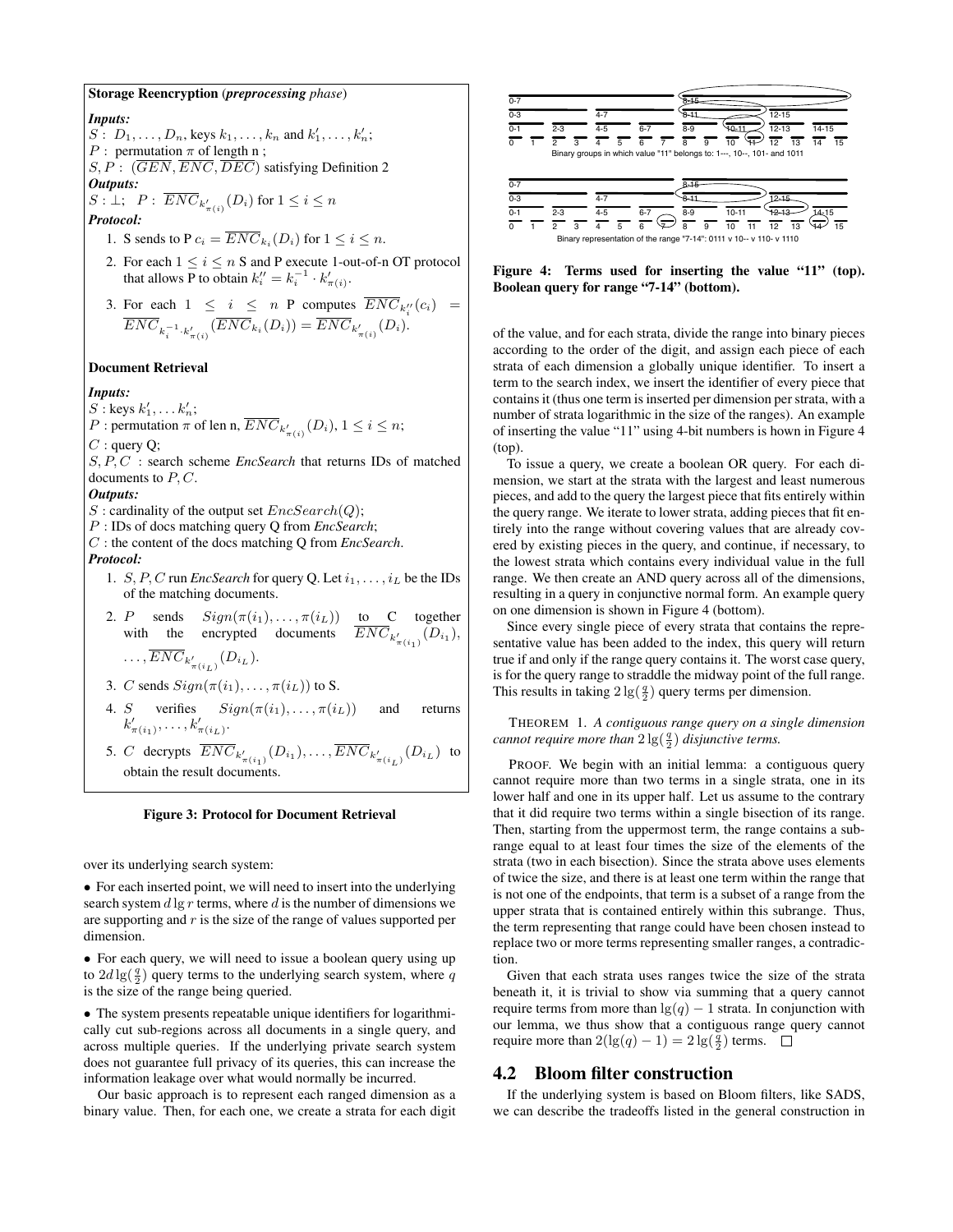terms of increased Bloom filter size. The standard Bloom filter equation demands that in order to store  $n$  items with a false positive rate of p, our filter needs to have size  $m$ , show in formula (1). There are two factors that increase the necessary size of Bloom filters we must choose in order to maintain the same false positive rate. First, for every value inserted, there are now  $d \lg r$  terms added, giving an increase in "effective" number of values for purposes of calculating proper sizes. Second, for every query, there are  $2d\lg(\frac{q}{2})$  queries in CNF, any of which could be a false positive. If we assume in the worst case that a single false positive from a sub-query will cause a complete false positive, then we can give an upper bound on the multiplicative increase of false positive rate as  $2d \lg(\frac{q}{2})$ . Thus, the total size of the Bloom filter to ensure that the false positive rate does not exceed  $p$  is given by formula (2).

$$
m = \frac{-n \ln p}{(\ln 2)^2} (1) \qquad m = d \lg r \frac{-n \ln \frac{p}{2d \lg(\frac{q}{2})}}{(\ln 2)^2} (2)
$$

For practical purposes, this is a very reasonable increase in size, considering that most range query applications deal with orders of magnitude fewer values per record than exact string match queries, which may be used to index every single word in a tensof-thousands-of-words long document.

An issue of greater concern is the magnification of existing privacy concerns, especially if we are using a system like SADS, which does not guarantee full protection of the result patterns. Because our construction will query the same sub-regions across multiple records in a query, and across multiple queries, if the result privacy is not protected against the server, he may be able to learn about the values stored within over time. For example, if a server sees that during a range query, two records had the same positive result for the same sub-region, it knows that they at the very least share a value in the same half-region (the largest possible subregion). If over the course of multiple queries it sees those two documents match for a second sub-region, it then knows that they at the very least share a value in the same quarter-region. Over time, and seeing a sufficiently varied number of queries, it may learn exactly which documents share specific values. To prevent this, the ranged values could be re-indexed regularly based on the frequency of range queries being issued.

This is partially mitigated in the multi-dimensional case, since sub-regions of different dimensions cannot be differentiated, lending some additional obscurity. These are further obscured in systems like SADS where the ranged queries are interspersed with other types of queries including straight string matches and boolean queries. There is nothing to indicate to the holder of these identifiers what ranges they correspond to, or even if they are ranges at all. The quantitative evaluation of this reduction of information would depend on the nature of the records and their searchable attributes as well as the distribution of the queries that will be submitted. Therefore, the assessment of the significance of this leakage has to be done with respect to the specific data that will be used in the search scheme as well as the expected types of queries.

# 5. SADS SPECIFIC

# <span id="page-4-0"></span>5.1 Multiple Hash Functions

The BFs of different documents in the SADS scheme [\[30\]](#page-9-8) share the same hash functions, and thus, the same BF indices for identical keywords. This is exploited by using a bit-slicing storage structure to improve query time. However, this has clear consequences for privacy:

• Due to commonality of indices for shared keywords, the search structures leak information to the IS about the similarity of the corresponding documents.

• The false positive rate of a single Bloom filter — the probability that a search query is matched incorrectly by it — with n bits,  $k$ hash functions, and m entries is  $FP_{single} = (1 - (1 - \frac{1}{n})^{mk})^k$ . If the false positive probabilities across different Bloom filters are independent, then the expected number of false positive results in a database with N documents is  $FP_{single} \cdot N$ . However, in the given situation, the false positive rates are not independent if documents share keywords. Let  $D_1$  and  $D_2$  be two documents where p fraction of the words in  $D_2$  are also in  $D_1$  and the query w is a false positive for the Bloom filter for  $D_1$ . The probability of a bit in  $BF_{D_2}$  to be set to 1 is  $p + (1 - p)(1 - (1 - \frac{1}{n})^{mk})$  and therefore the probability  $D_2$  has a false positive (all k search bits of w are set to 1) is  $(p + (1 - p)(1 - (1 - \frac{1}{n})^{mk})))^k$ , which tends to 1 as p tends to 1.

We can avoid these issues by using different hash functions for the Bloom filters of each document. The BF indices for an entry would not be derived from its PH-DSAEP+ encryption but instead from keyed hashes of said encryption.

We implemented the *multiple hash functions* feature by generating a group of hash functions using a family of 2-universal hash functions [\[26\]](#page-9-19). In our implementation, we used HMAC over MD5 and SHA1 (using the document's ID as key) to generate BF hash functions, where the *i*-th hash function was  $H_i(w)$  =  $H_1(w) + (i - 1)H_2(w)$  mod P, where P is a prime,  $H_1(w)$  is HMAC(SHA1, ID, w),  $H_2(w)$  is HMAC(MD5, ID, w) and w is the encrypted keyword.

## 5.2 Database Updates

So far we have assumed that the server's database does not change. It is preprocessed once in the beginning and from that point on the same data is used to answer all queries from the clients. However, in many practical situations the data of the server changes dynamically, which should be reflected correspondingly in the query results returned. The naive solution to run the preprocessing preparation of the database each time it changes, brings prohibitive efficiency cost. We would like to avoid processing each record in the database for updates that affect a small fraction of it. From a different point of view, though, the updates of the database can be considered private information of the server and thus the information about what records have been changed is a privacy leakage to any other party (in our case to the IS who holds the Bloom filter search structures ). This type of leakage comes inherent with the efficiency requirement we posed above — if the update processing does not touch a record, clearly it has not been modified. Therefore, we accept the update pattern leakage as a necessary privacy trade-off for usable cost of the updates.

Now we look at the specific information that changes at the IS in the SADS scheme, and consider whether it has leakage beyond the update pattern of the documents:

• Bloom filters: As we discussed before, if we use the same hash function for the Bloom filters of all documents, then the search structures reveal the similarities between documents. In the case of an update this would be indicative to what fraction of the content of the document has been changed. If, however, each BF has a different set if hash functions, the update of a document would also include a selection of a new set of hash functions for its BF as well. The only information that the IS could derive from the update will be the change of the length of the document based on the number of 1's in the BF. However, this information can be obtained also from the length of the encrypted document that the IS is storing. In both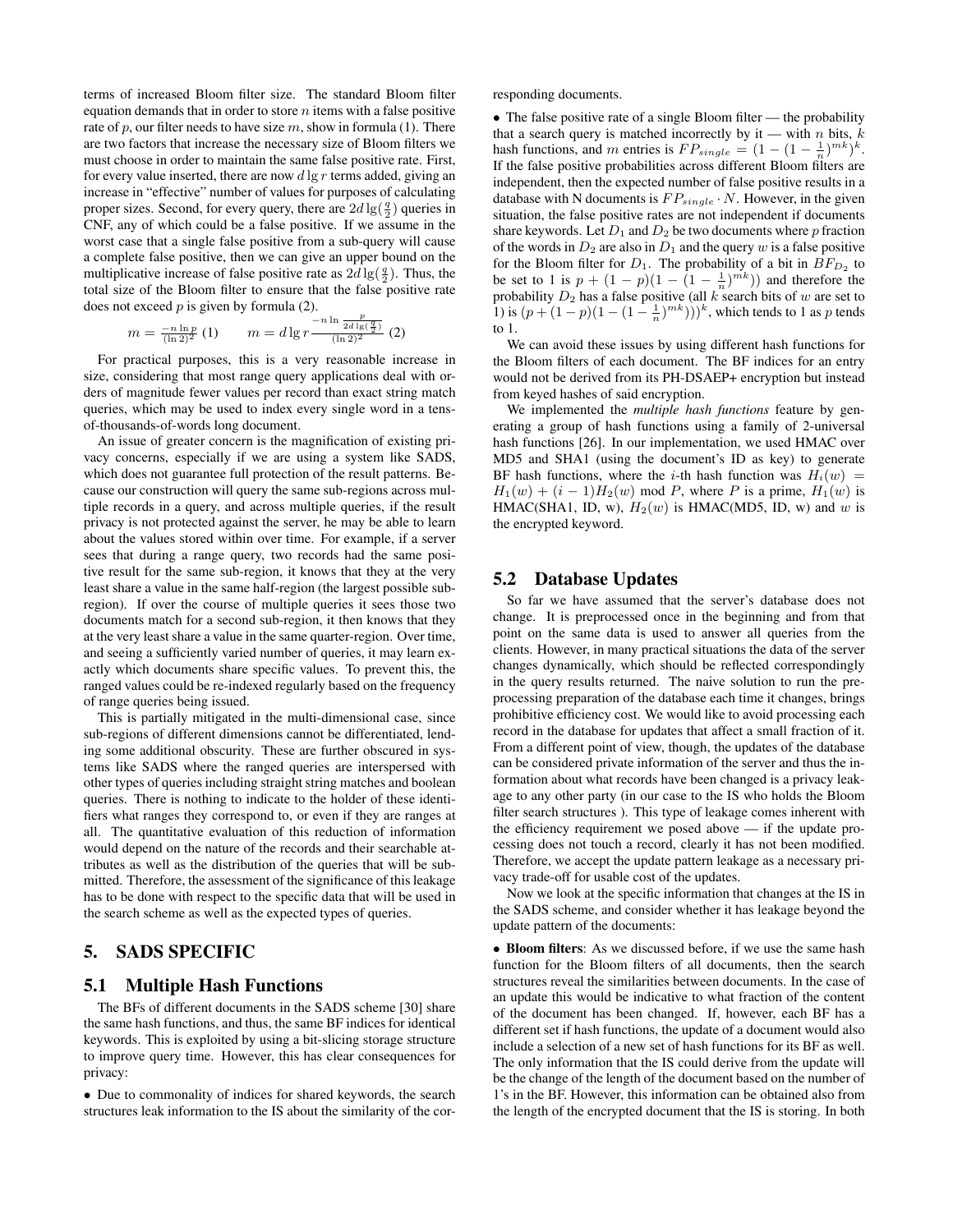cases, we can eliminate this leakage by padding the documents.

• Encrypted documents — Each encrypted document stored at the IS index is re-encrypted with a key that the IS obtains in an oblivious transfer execution with the data owner. If an existing document is modified, and the server encrypts it with the same key, then the IS can also use the same re-encryption key. If the server is adding a new document to his database, though, he should generate a new key of type  $k$ " (i.e., the encryption keys that the documents are encrypted with after the re-encryption of the IS). The guarantee that we want to provide is that the server does not know the permutation image of the key  $k''$  that is used in the re-encryption of the document. We also want to avoid executing oblivious transfer for each document, which results in a complexity greater than the database size. Each permutation over  $n + 1$  elements can be presented as the product of a permutation over the first  $n$  of the elements and a transposition of one of the  $n$  elements and the last unused element. Thus, it is sufficient to execute a protocol where the IS obtains re-encryption keys for the new document and for a random document from the rest. Intuitively this guarantees that the new re-encryption key could be assigned to any of the old documents or the new one, and if it was used for a previously existing document, then the new one receives the re-encryption key that was released from that document.

# 5.3 Optimizations

During the preprocessing stage, for each database document a Bloom filter containing its keywords is generated. In the SADS scheme, adding a keyword to the BF of a document involves encrypting the keyword under the server's key. Thus, preprocessing documents containing the same keyword incurs repeated effort. In order to avoid this unnecessary preprocessing cost, we can cache the BF indices for keywords. This avoids some recomputation, but requires additional storage space. Whether to do this, and how much to cache, depends on the nature of the documents and repeat frequency. This is also applicable in the case when multiple hash functions are used where the preprocessing of a keyword is not identical but shares a common and expensive intermediary result that can be reused. The caching capability we implement uses LRU removal policy.

In addition, SADS preprocesses each item of the dataset independently (i.e., computes the BF search structure for it), and furthermore, it handles the elements of each item separately (each word/value is inserted into the Bloom filer after a cryptographic transformation). This computational independence makes for simple and robust parallelization. The search phase, especially when using multiple hash functions, also permits parallelization of the computation of the search indices for a query. We used the open source Threading Building Blocks library [\[21\]](#page-9-20) to implement the parallelization optimization. It is easy to use and well-integrated with C++. After analyzing the source code we found out that there is just one integer counter that we need to synchronize among the different threads: the Bloom filters counter. It took roughly 10 lines of code to parallelize the entire preprocessing phase – similar for the search phase too.

# 6. EVALUATION

To evaluate the practicality of our proposed extensions we implemented them in SADS (roughly 4 Klocs of C++ code in total) and we performed a number of measurements using realistic datasets: (i) the email dataset that was made public after the Enron scan-dal [\[31\]](#page-9-21) and (ii) a synthetic dataset with personal information for 100K persons. The Enron dataset consists of about half a million

emails with an average size of 900 bytes after stemming . During the preprocessing phase of SADS, a distinct Bloom filter for each email was created. Then, each of the email files was tokenized and the tokens where stored in the corresponding Bloom filter, after they were properly encrypted. The format of the second dataset is more close to a database than a collection of documents. Its schema consists of a single table with 51 attributes of three types: strings (first name, last name, etc.), numbers (height, SSN, etc.) and file links (fingerprint, private key, security image, etc.) and it is stored in a flat CSV (Comma Separated Value) file. The total size of that dataset, along with the files pointed in the records, is 51GB and the average size for a record is 512KB. During the preprocessing phase we created a distinct Bloom filter for each record and each of the attribute values where inserted after it was prefixed with the attribute name ("name\_value") and properly encrypted. In both cases, we configured the BF parameters so as the false positive rate would be less than  $10^{-6}$ .

The experimental evaluation setup was comprised by two servers and a client laptop. The servers had two four-quad Intel Xeon 2.5GHz CPUs, 16 GB of RAM, two 500 GB hard disk drives, and a 1 Gbit ethernet interface. The laptop was equipped with an Intel Core2 Duo 2.20GHz CPU, 4 GB of RAM, a 220 GB hard disk drive, and a 100 Mbit ethernet interface. All of them were connected through a Gigabit switch; they all ran a 64-bit flavor of the Ubuntu operating system. QR and IS were running on each of the servers, the queries were performed from the laptop. When Document Retrieval was enabled, the File Server was running on the same host with the IS.

# 6.1 Memory Consumption

Along with the timing measurements, we also monitored the memory consumption of the extended SADS system to determine scaling limits. We found out that the only significant factor was the type of Bloom filter storage. Bloom filters are stored either sequentially in a flat file or transposed using the slicing optimization. In the sequential storage case memory usage was constant; it grew consistently with the dataset size in the slicing case, because the structures are kept in memory and written to files at the end. During the search phase, both the client and the QR used a small, constant amount of memory (∼2MB). On the other hand, the IS's memory usage grew with the dataset size. In the sequential storage case, the file was mmap'ed; the amount of memory used was the Bloom filter size in bytes times the number of BFs (e.g. 1KB \* 50K = 50MB). When the slicing optimization was enabled, we saw higher memory usage, ∼109MB for the same dataset. That was most likely due to the extensive use of C++ vectors, which we can further optimize in the case of much larger databases where the available RAM may become an issue.

### 6.2 Implementation Optimizations

We performed experiments using variable-sized subsets of both datasets while changing the size of the cache. As for the Enron dataset, we show that a good cache size is 5K keywords. This gives us a ∼90% hit ratio, while reducing the preprocessing time for 50K emails from 2h to 10m. Performing the same experiments for the synthetic dataset yielded slightly worse results, as some attribute values are unique. However, using a 10K keywords cache the hit ratio was 50% on the full dataset, which still is a significant gain.

We measured the speedup of the preprocessing phase on the full datasets, while increasing the number of threads. As we expected, the speedup grew linearly until the number of threads reached the number of cores in our servers – that is eight. When the number of threads was more than the CPU cores, the speedup slightly de-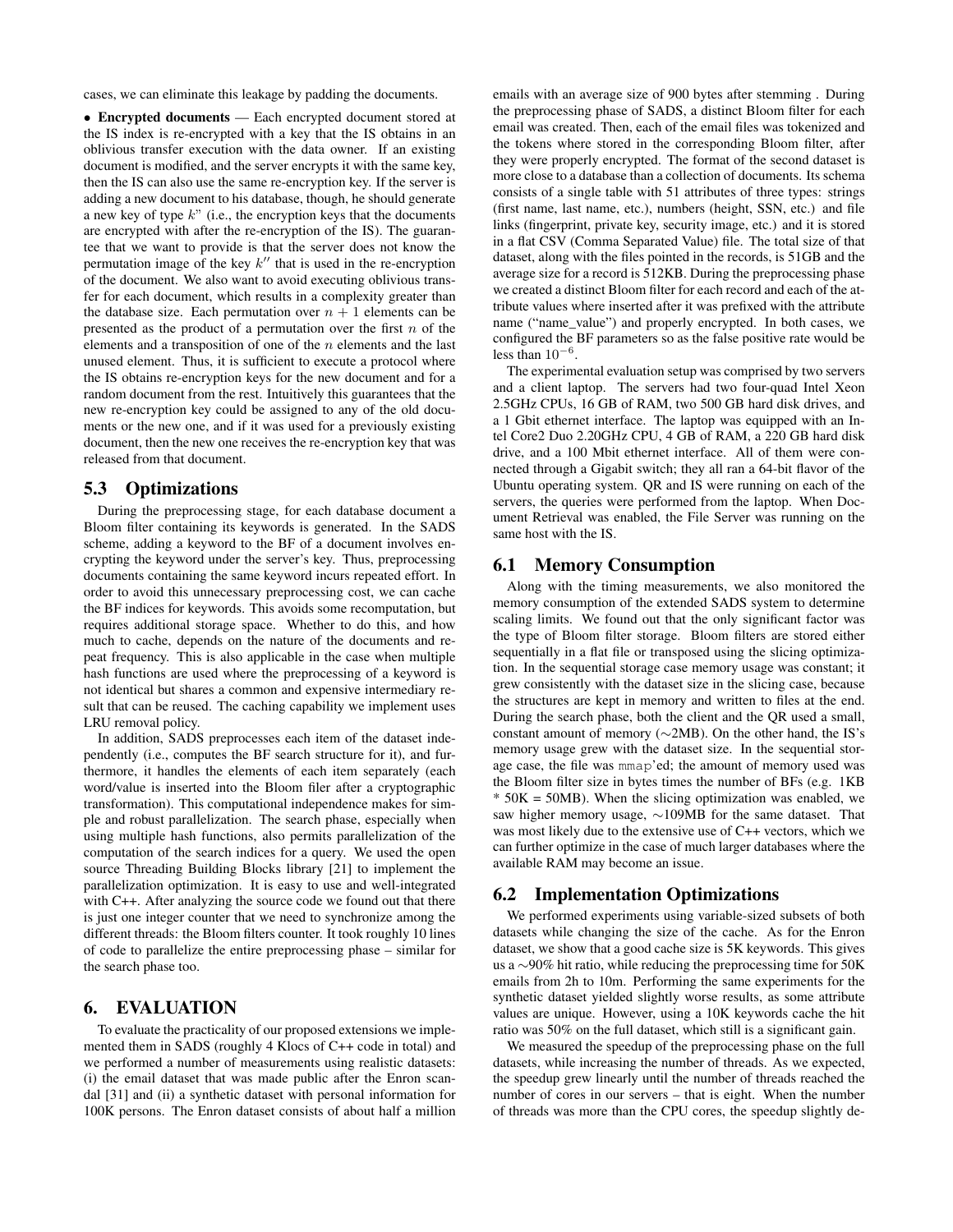

<span id="page-6-0"></span>Figure 5: Average query time under different SADS configurations using the Enron dataset.



<span id="page-6-1"></span>Figure 6: Average OR-query time under different SADS configurations using the Enron dataset. Each cluster is for a different dataset size and each bar is for a different term count (from 2 to 5).

clined, most probably due to thread scheduling overhead. Performance results for the parallelized search phase are presented in the next section.

### 6.3 Search Performance

The introduction of the multiple hash functions feature in SADS poses a trade-off between efficiency and privacy. Not only because of the higher computation overhead it adds but also because it is incompatible with the slicing optimization. In this section we explore in detail the effects of the multiple hash function scheme and also how parallel search could help amortize some of the performance penalty.

Figure [5](#page-6-0) shows the comparison for four different configurations of SADS: (i) original, (ii) original with the slicing optimization enabled, (iii) using multiple hash functions and (iv) using multiple hash functions and parallel searching together. The search time reported in this figure is the total time elapsed from the point when the client issues the query to the QR until it receives the set of matching document IDs if any — no document retrieval. As expected, the average query time grows linearly using the original SADS configuration, as the actual search is done linearly over all the Bloom filters. Next, we can see that the slicing optimization greatly reduces search time to a point that it seems almost constant across different dataset sizes. Using the multiple hash functions feature we do get better privacy guarantees, but at the cost of increased search time by another factor that is proportional to the

| Column                         | Statistics<br>min/ avg/ max                                | Query Time<br>msec (stdev)                              | # of Ranges<br># (stdev)                      |
|--------------------------------|------------------------------------------------------------|---------------------------------------------------------|-----------------------------------------------|
| Aqe<br>Height<br>Weight<br>SSN | 2/ 38/ 95<br>58/ 67/<br>78<br>90/ 175/ 280<br>1M/3.9G/6.5G | 1,529 (244)<br>959 (123)<br>1,979 (345)<br>12,783 (805) | 4.3(0.6)<br>2.8(0.4)<br>5.8(0.9)<br>38.0(2.4) |
|                                | * the time for a single keyword query is ~400 msec         |                                                         |                                               |

<span id="page-6-2"></span>Table 1: Range queries timing on integer attributes of the synthetic dataset (100K records – 51GB).

dataset size. That is because for each document we have to recalculate the hash functions and recompute the Bloom filter indices. Finally, we see that taking advantage of the commonly used multicore architectures does increase the performance of the search in the multiple hashing scheme. More precisely, the speedup when we used 8 threads on our 8-core servers was from 1.3 to almost 4 for the dataset sizes shown in the Figure [5.](#page-6-0) Thus, although the multiple hash functions feature increases the computation factor, we can amortize a great part of it by executing it in parallel. It is also worth noting that the multiple hash functions plus parallel searching configuration provides better performance that the original configuration, while on the same time it improves the privacy guarantees.

Next, we evaluate the performance overhead of the multiple hash functions in boolean queries, and more precisely OR queries. To optimize the normal case  $-$  i.e., when the slicing optimization is not enabled – we skip BFs that already contain one of the search terms. That way we avoid searching over and over on Bloom Filters that already match the OR query thus reducing the overall searching time, especially when the search terms are frequent. Figure [6](#page-6-1) shows the search time for OR queries under different SADS configurations. Each cluster of bars is for a different dataset size; each bar is for a different term count in the boolean OR query. The first bar is for two terms, the second for three, and the last two for four and five, respectively. The fact that the search time in each cluster grows sub-linearly to the number of terms clearly shows the performance gain.

# 6.4 Range Queries

The implementation of the range queries extension on top of SADS translates a range to a variable-sized OR query. In the average case, the number of the terms in the OR query depends on the size of the numbers in the range and the size of the range itself. To evaluate the practicality of that approach, we measured the time for performing range queries over the numeric attributes of the synthetic dataset. These are *age*, *height*, *weight* and *SSN*. The range of the values of these attributes relative small, except for the SSN which spans from one million to a few billions (first column of Table [1\)](#page-6-2). For each of the attributes, we calculated ten ranges that each match about  $1/10$  of the dataset. SADS was configured to use multiple hash functions and the parallel search optimization was enabled. Table [1](#page-6-2) shows the average query time over the ten queries for each attribute, along with the average number of binary ranges that each query was translated to. In most of the cases, where the ranges are translated to a few binary ranges, the average range query time is low enough to be considered practical. On the other hand, the SSN attribute demonstrates the disadvantage of our range queries extension when dealing with big values. Still, the performance is not prohibitive, but, clearly, our range query extension yields better results for values that range from a few tens to a few thousands.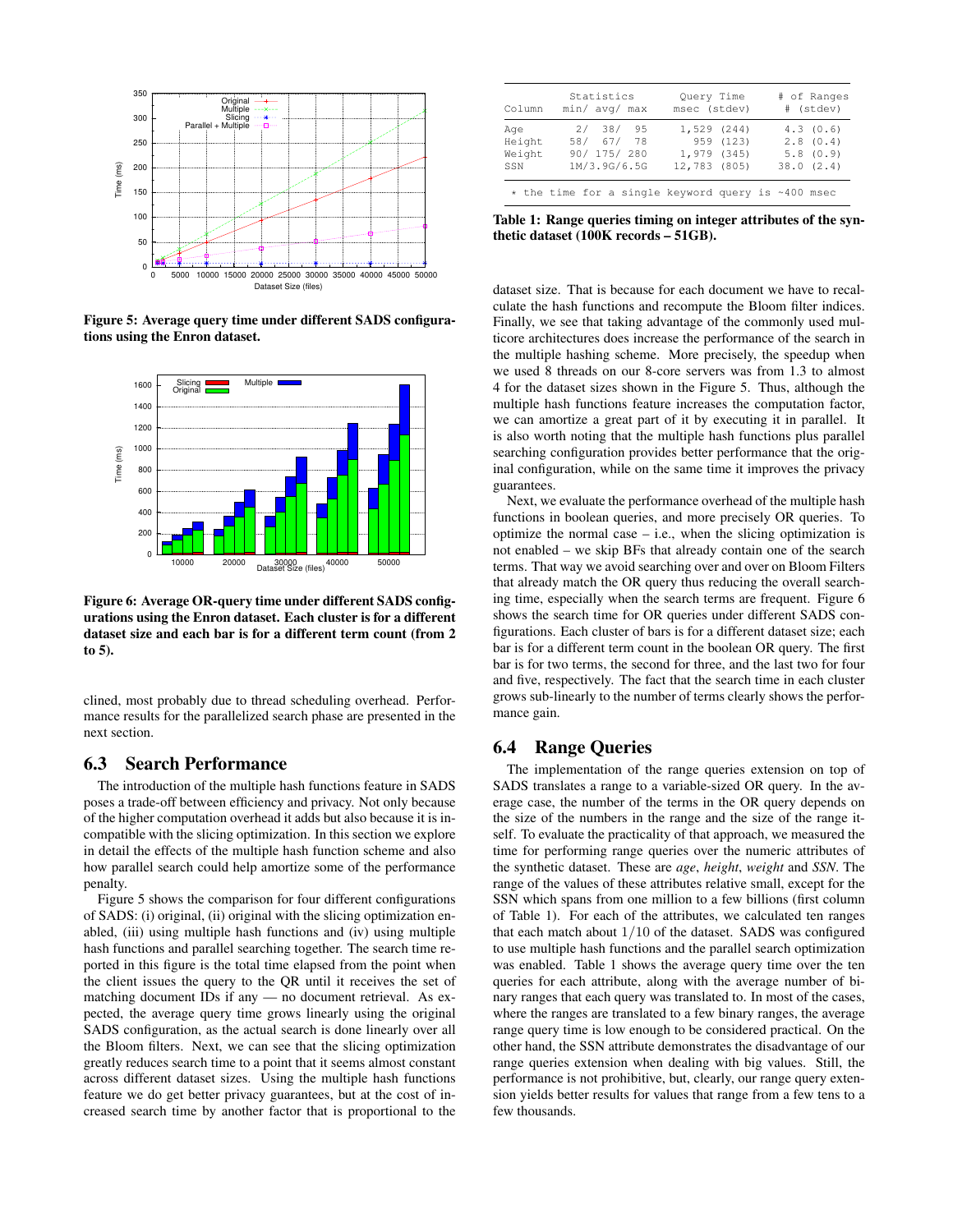

<span id="page-7-0"></span>Figure 7: Average time for retrieving documents anonymously, compared to retrieving them non-anonymously using ssh file transfer. Average size of files being transferred was 27.8 Mb

### 6.5 Document Retrieval

We implemented document retrieval using PH-SAEP and standard RSA signatures to sign query results. Using PH-SAEP puts a (likely over-restrictive) limit on the length of plaintext values. To handle this, we encrypt larger files using AES private key encryption, and store the key encrypted with PH-SAEP as a header in the encrypted file. The files can thus be read by decrypting the header with the appropriate PH-SAEP key and using the result to decrypt the content of the file. We preprocess the files in a way that provides an intermediate party with AES encrypted files under different AES keys and encryptions of these AES keys under some permutation of the keys  $k_1$ ", ...  $k_n$ ". The client will receive as results from the intermediary party the encrypted files, the encrypted AES keys, and the indices of the keys  $k$ " used for their encryptions. When he receives the decryption keys  $k$ " from the server, the client will first decrypt the AES keys and then use them to decrypt the remainder of the files.

Figure [7](#page-7-0) shows the average time to retrieve documents using our scheme versus the number of documents being retrieved. This is shown in comparison to a non-privacy-preserving SSH-based file transfer. As we can see, our scheme adds very little overhead compared to the minimum baseline for encrypted transfer. The time also shows linear growth, suggesting that it is dominated by file encryption and transfer, rather than for the encryption and verification of the results vector itself.

As a point of comparison, Olumofin and Goldberg [\[29\]](#page-9-14) present some of the best implementation performance results currently published for multi-selection single-server PIR. In their performance results, we see response times per retrieval ranging from 100 to 1000 seconds for retrievals of 5-10 documents on database sizes ranging from 1 to 28 GB. Our scheme scales strictly with number and size of documents retrieved, and not with the total database size. They do not state the sizes of the blocks retrieved in their scenario, but if we were to give a very high estimate of 1 MB per block, and assume they fetched 10 blocks every time, one could expect in our system that each query would take .7 seconds, still orders of magnitude short of the 100s fastest time they report for a 1GB database, and it would not scale up with increasing database size as theirs does, thus significantly beating the 1000s time they report for a 28GB database. Note that their system is not designed to protect privacy of the database, only of the request. The work of [\[14\]](#page-9-22) presents a protocol for privacy-preserving policy-based information transfer, which achieves privacy guarantees weaker than SPIR and similar to ours. Direct comparison between our and their



<span id="page-7-1"></span>Figure 8: Comparison between the extended SADS and MySQL.

performance results is hard — they present timings only for the computation time without communication, which grows linearly with the size of their database. The maximum size of their database is 900 records with 2000 ms computation per record retrieval, while for our scheme the entire record retrieval time (computation plus communication) for a database with 25000 records is about 40ms (Figure [8,](#page-7-1) described in the next section).

#### 6.6 Overall Performance

Finally, we compare the performance of the extended SADS system with a real world DBMS, MySQL. In order to do that, we implemented a SQL front-end for SADS that could parse simple conjunctive and disjunctive queries. Then, we loaded the synthetic dataset to both systems and we executed a number of queries of variable result set size. SADS was configured to use multiple hash functions and document retrieval was enabled. Parallel searching was also disabled, which means that we compared using the less efficient version of the extended SADS. Figure [8](#page-7-1) shows the total duration of both the query and the retrieval of the data for our system and MySQL. Our scheme performs just 30% slower on average than MySQL, which is the price for the privacy guarantees it provides.

### 6.7 Case Study: Sharing of Health Records

We next examine, from a very high level, the suitability of our scheme for a hospital's admissions records database. (A database for full medical record storage is vastly more complex and is not addressed here.) A patient's health record is very sensitive information, usually kept by the patient's medical institution. There are cases, though, where such information needs to be shared among different institutions. For example, a patient may need to visit a different institution due to an emergency, or to get a second opinion. This sharing may need to be done privately for several reasons. In an emergency, a doctor may need to query all the institutions that share records with his without revealing the patient's identity, especially to the institutes that do not have information about him. If the querying is not private in that case, some institutions would learn information about a patient that has never visited them. Or, a patient may not want his institution to know which institution he visits for specialized needs, such as drug rehabilitation, so again the query for his record has to be performed privately.

A database of health records is similar to the synthetic dataset we used in our evaluation. It contains some searchable fields like name, date of birth, height, etc.; each record may be linked with several medical exam results like x-rays, electrocardiographs, magnetic to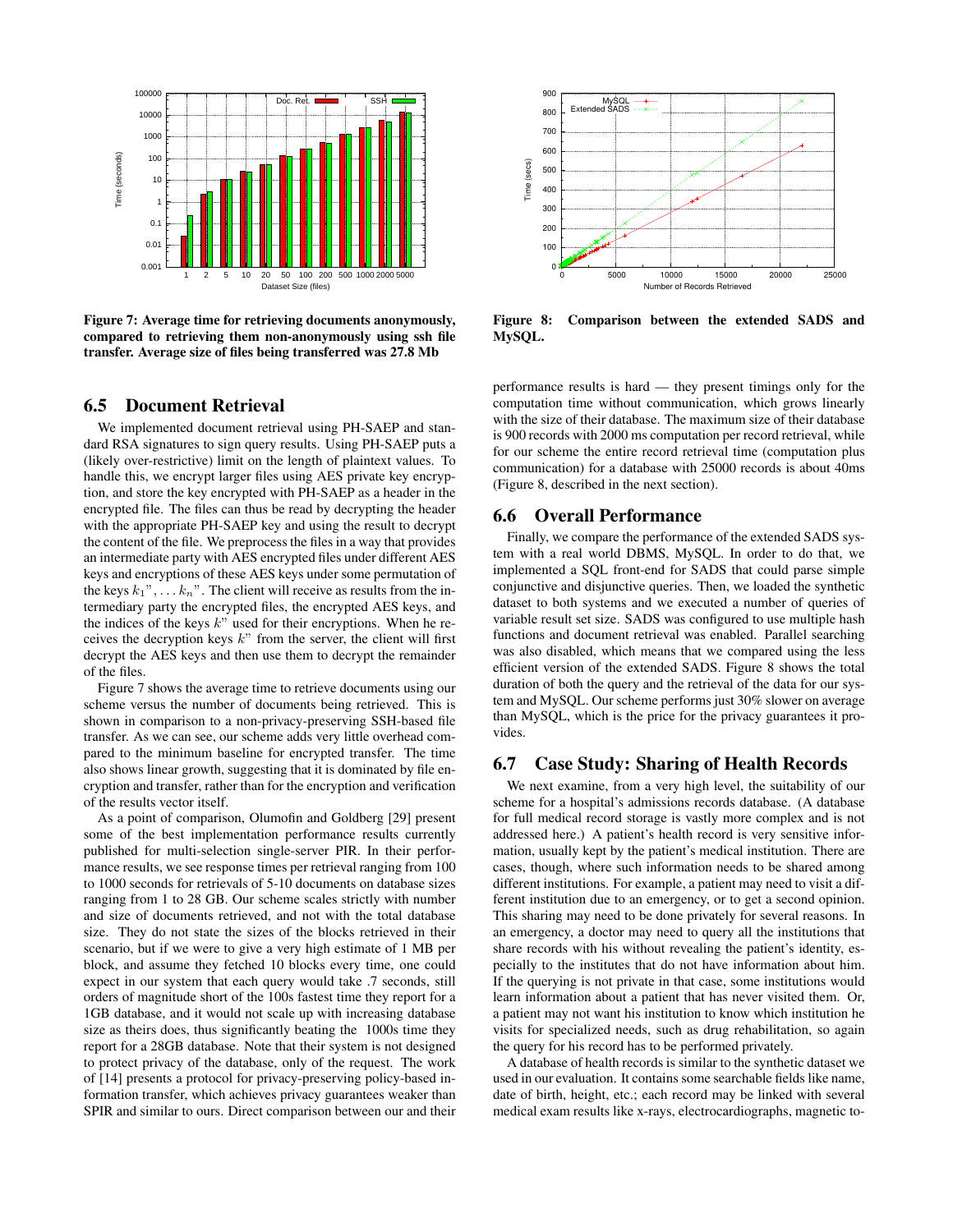mographies, etc. In 1988, there were about ten routine tests during the hospital's admission process alone [\[20\]](#page-9-23); today, about thirty in-dividual tests are done.<sup>[1](#page-8-0)</sup> Taking into account that some of the results can be a few tens of Mbs — for example, a head CAT scan is about 32 MB — each health record could be a couple of hundred megabytes. One major hospital complex admits about 117K inpa-tients per year<sup>[2](#page-8-1)</sup>; to a first approximation, their database would thus have several hundred thousands rows and 30–40 columns.

We have already seen, though, that the extended SADS scheme we propose can successfully handle a database of this size. Our evaluation demonstrated that document retrieval adds only a small overhead compared to simple transfer, thus easily scaling with the size of the document retrieved. Also, searching over 100K records with 51 searchable attributes each takes less than half a second, thus meeting real-world requirements. Finally, the support for updates in health records is a requirement covered by our extended SADS scheme. We conclude that our scheme is able to handle the requirements of this hospital, while preserving patient privacy.

# 7. RELATED WORK

Most of the existing constructions providing encrypted search capabilities aim to solve the case of database outsourcing [\[4](#page-9-0)[–6,](#page-9-1) [8,](#page-9-2) [13,](#page-9-3)[33\]](#page-9-4). In this setting a party outsources the storage of his database to an untrusted server and wants to enable the server to execute searches on his behalf without learning information about either the data or the query. Unlike the data sharing scenario that we consider, this setting does not impose privacy requirements for the data with respect to the querier. A common technique in encrypted search schemes [\[4,](#page-9-0) [33\]](#page-9-4) is to use trapdoors derived from query terms that enable the server to determine if a ciphertext matches the specific term. This implies the search complexity will be at best linear in the number of searchable tokens. A different approach in the setting of database outsourcing is to use inverted indices, where the search structures directly map all possible search terms to matches [\[8,](#page-9-2) [13\]](#page-9-3). Search then consists of finding the appropriate entry in the search structure for a given query's trapdoor. Such solutions leak the search pattern across a sequence of queries and are not easily extendable to allow more complicated queries beyond exact match when we need to preserve the privacy of the database from the querier.

Protecting the search pattern imposes efficiency costs. Bellare et al. [\[25\]](#page-9-24) showed that in order to achieve sublinearity of the search complexity over encrypted ciphertexts, deterministic encryption is required, which leaks the search pattern. The works of [\[30\]](#page-9-8) and [\[17\]](#page-9-7) combine the idea of using deterministic encryption with Bloom filters [\[3\]](#page-9-25) as search structures. However, the Bloom filter search structures constructed in these works leak the similarity of the underlying documents to the party who uses them for search. The work of [\[12\]](#page-9-26) offers a scheme that exchanges search pattern leakage for efficiency improvement. While the suggested approach achieves sublinearity of the search complexity in terms of the number of searchable records, using preprocessing that transforms searchable tokens occurring in multiple records with unique tokens per record, it still requires time linear in the number of all searchable tokens contained in the matching records. Thus this solution is appropriate for scenarios with small numbers of searchable tokens per record, its efficiency improvements do not suffice in the case of long documents that contain many searchable keywords.

Search capability beyond simple exact matches has been achieved through constructions for attribute-based encryption [\[2,](#page-9-27)

[19\]](#page-9-28) and predicate encryption [\[22\]](#page-9-29). These approaches have a similar flavor to some of the searchable encryption schemes in the sense that they allow decryption only if the encrypted message satisfied a certain condition, which can be expressed, for example, as a dot product, Boolean formula or polynomial evaluation. But this also brings the related efficiency overhead that requires linearity in the size of all searchable tokens. Range queries are another type of queries with important practical applications. The work of [\[6\]](#page-9-1) presents a protocol for range queries that comes with overhead √  $O(\sqrt{n})$  where *n* is the size of the domain of the searchable values. Shi et al. [\[32\]](#page-9-30) incur  $O((\log n)^D)$  computation overhead for D dimensional queries. Both of these schemes require that the token for the searchable interval is issued by the owner of the secret encryption key, which suffices for data outsourcing solutions but does not address the case of the data sharing.

If we consider the document retrieval functionality when the querier is the data owner, the search party can return the encrypted matching documents for which the querier has decryption keys. However, this approach is not applicable when the data owner and the querier are different parties and we want to hide from the data owner which documents were returned as results to the query. If the querier already knows the IDs of the documents of interest for his query the functionality of a symmetric private information retrieval (SPIR) scheme [\[16\]](#page-9-13) when instantiated with the whole content of the database would theoretically allow the querier to retrieve the desired documents without the owner finding out what documents were retrieved. However, the efficiency cost is quite high. The PIR schemes that guarantee privacy for the query but do not provide privacy for the database already incur substantial efficiency overhead. Implementations of PIR were presented in [\[18,](#page-9-31) [29\]](#page-9-14), and the work of [\[28\]](#page-9-32) uses PIR techniques to provide partial privacy for SQL queries.

## 8. CONCLUSIONS

When we consider the question of secure search in practical settings, the privacy guarantees of a scheme are no longer the only relevant issue: a perfectly secure scheme that no one can use provides no actual privacy. The efficiency of an approach becomes a major factor in determining its usability given the available resources.

We adopted the relaxed security model of the SADS scheme; we extended its functionality by constructing a document retrieval protocol that runs in time proportional to the size of the returned set of documents and by providing range queries over integer data at a cost comparable to simple keyword queries in the average case. Both extensions take no advantage of any specific feature of SADS, making them applicable to any keyword-based private search system. Additionally, we improved SADS by: (i) providing a protocol that facilitates database updates without requiring processing of the whole database, (ii) using different hash functions for different BFs which provides better privacy guarantees and (iii) developing two implementation level optimizations, parallelization and caching.

The experimental results for the extended SADS system demonstrate its practicality: we achieve search and document retrieval time which is on the order of the time of ssh transfer and much better than the results from the most recent PIR implementation presented in [\[29\]](#page-9-14) (note that the PIR protocol actually has weaker privacy guarantees than what we need since it does not provide database privacy), while we provide better privacy guarantees than the original SADS. In other words, we have provided strongenough security and privacy, and at an acceptable cost.

<span id="page-8-0"></span><sup>&</sup>lt;sup>1</sup>Private communication with a physician.

<span id="page-8-1"></span><sup>2</sup><http://nyp.org/about/facts-statistics.html>